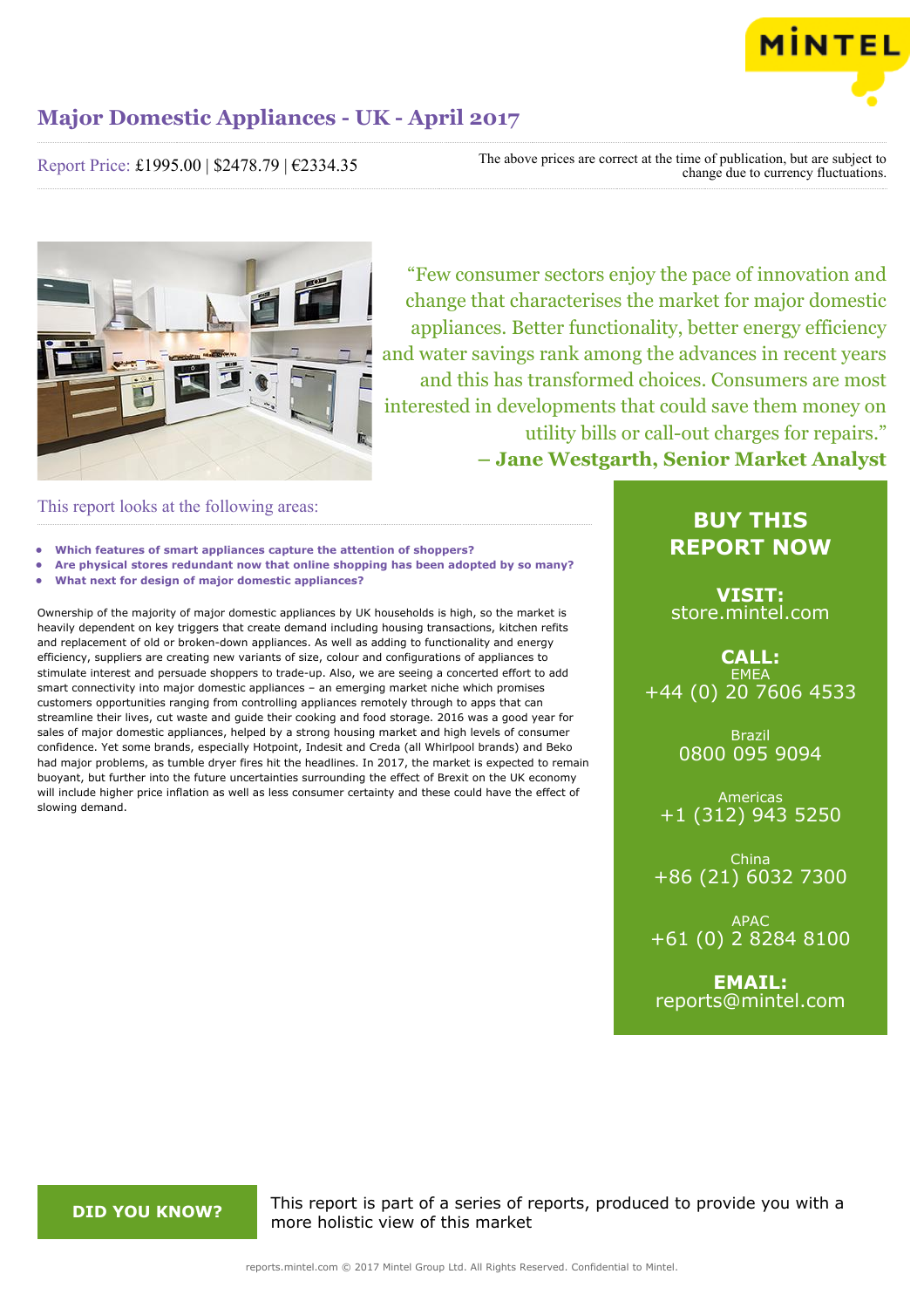

Report Price: £1995.00 | \$2478.79 | €2334.35

The above prices are correct at the time of publication, but are subject to change due to currency fluctuations.

### **Table of Contents**

#### **Overview**

What you need to know

Products covered in this Report

Definitions

#### **Executive Summary**

#### The market

### Positive outlook for sales of major domestic appliances

Figure 1: Consumer spending on major domestic appliances, 2011-21

#### Laundry appliances account for 38% of the market

Figure 2: Market segmentation, major domestic appliances, share by value, 2016 (est)

#### More housing and an active housing market drive demand

#### Companies and brands

#### Currys is the market leader

Figure 3: Major domestic appliances, channels to market, by value, 2016 (est)

#### Takeover of Indesit by Whirlpool created an industry giant

Figure 4: Manufacturer shares of major domestic appliances, by value, 2014 and 2016 (est)

#### Samsung's well-known brand gives it a head start

Figure 5: Attitudes towards and usage of selected appliance brands, January 2017

#### Innovation includes better functionality as well as connectivity

#### The consumer

#### Many appliances are a household essential

#### Laundry appliances purchased most often

Figure 6: Percentage of major domestic appliances bought in the last three years, February 2017

#### Currys is the leading retailer for major domestic appliances

Figure 7: Retailers used for major domestic appliances, February 2017

#### Online shopping ahead of buying in-store

#### Shoppers drive a hard bargain

Figure 8: Factors influencing choice of retailer for major domestic appliances, February 2017

#### Internet shopping plays a massive role in the customer journey

Figure 9: Customer journey for major domestic appliances, February 2017

### Smart appliances that offer savings are most interesting to shoppers

Figure 10: Interest in features of major domestic appliances, February 2017

#### What we think

#### **Issues and Insights**

Which features of smart appliances capture the attention of shoppers?

The facts

# BUY THIS REPORT NOW

**VISIT:** [store.mintel.com](http://reports.mintel.com//display/store/792703/) **CALL:** EMEA +44 (0) 20 7606 4533 Brazil 0800 095 9094 Americas +1 (312) 943 5250 | China +86 (21) 6032 7300 APAC +61 (0) 2 8284 8100 **EMAIL:** [reports@mintel.com](mailto:reports@mintel.com)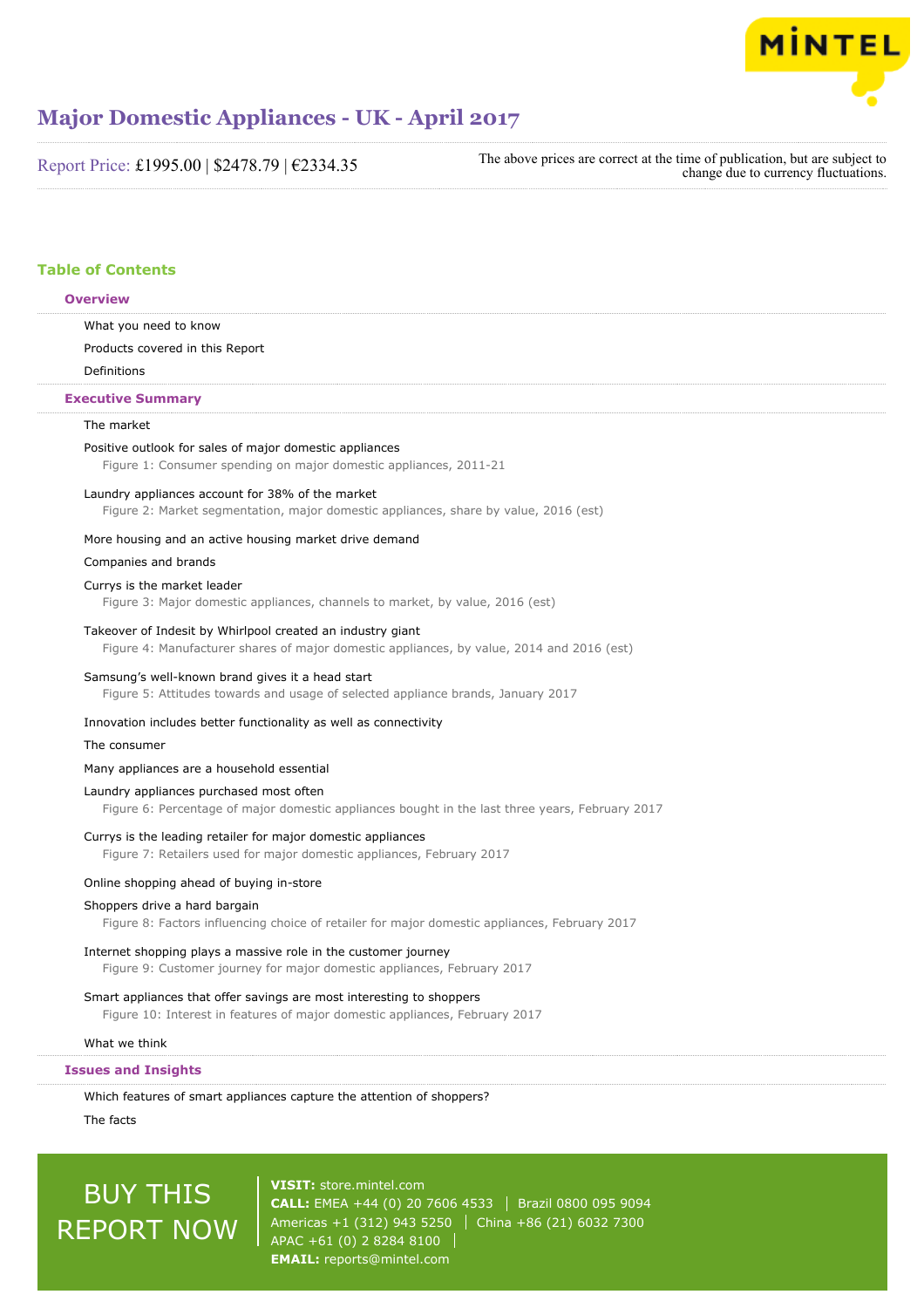

### Report Price: £1995.00 | \$2478.79 | €2334.35

The above prices are correct at the time of publication, but are subject to change due to currency fluctuations.

The implications Are physical stores redundant now that online shopping has been adopted by so many? The facts The implications What next for design of major domestic appliances? The facts The implications Spending to grow by 28% in five years Market picked up momentum in 2015-16 Tumble dryer sales up 42.3% in five years Smart connected appliances remain a small niche Currys, AO.com and Argos are the top three retailers for major domestic appliances Argos's acquisition by Sainsbury's will change the shape of the business More than half of major domestic appliance sales are now online More households leading to market growth Market to grow by 28% in five years Figure 11: Consumer spending on major domestic appliances, 2011-21 Forecast methodology Market picked up momentum in 2015-16 Figure 12: Consumer spending on major domestic appliances, 2011-16 The impact of the EU referendum vote Spending on appliances has been dented by previous slowdowns Laundry appliances make up the largest market segment Figure 13: Market segmentation, major domestic appliances, 2016 (est) Tumble dryers have outpaced the market Figure 14: Market segments for major domestic appliances, 2011-21 (est) Growth of the built-in market Smart appliances are a small market niche Currys is the market leader AO.com has gained ground Argos's acquisition by Sainsbury's will change the shape of the business DIY chains have an opportunity to grow share John Lewis continues its outstanding performance Figure 15: Major domestic appliances, channels to market, by value, 2016 (est) **The Market – What You Need to Know Market Size and Forecast Market Segmentation Channels to Market**

# BUY THIS REPORT NOW

**VISIT:** [store.mintel.com](http://reports.mintel.com//display/store/792703/) **CALL:** EMEA +44 (0) 20 7606 4533 Brazil 0800 095 9094 Americas +1 (312) 943 5250 | China +86 (21) 6032 7300 APAC +61 (0) 2 8284 8100 **EMAIL:** [reports@mintel.com](mailto:reports@mintel.com)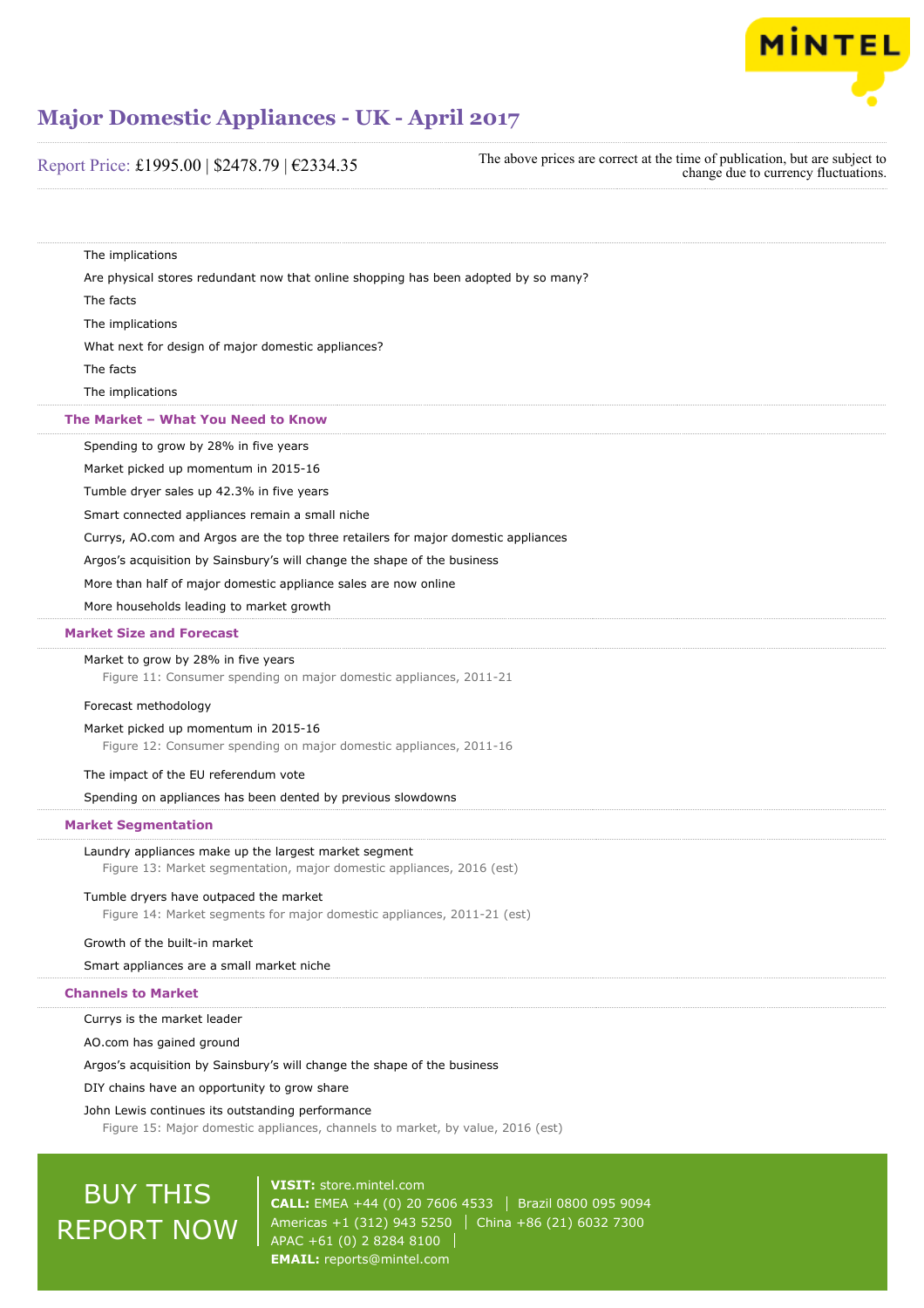

| Report Price: £1995.00   \$2478.79   €2334.35                                                                                           | The above prices are correct at the time of publication, but are subject to<br>change due to currency fluctuations.              |
|-----------------------------------------------------------------------------------------------------------------------------------------|----------------------------------------------------------------------------------------------------------------------------------|
| Online sales surge ahead                                                                                                                |                                                                                                                                  |
|                                                                                                                                         | Figure 16: Major domestic appliances, online sales as a percentage of consumer spending on major domestic appliances, 2016 (est) |
| <b>Market Drivers</b>                                                                                                                   |                                                                                                                                  |
| Household numbers will grow by 4.7% in the five years to 2021<br>Figure 17: UK households, by size, 2011-21                             |                                                                                                                                  |
| Replacement sales gain from previous housing booms                                                                                      |                                                                                                                                  |
| Steady housing sales help boost demand for appliances<br>Figure 18: Residential property transactions, UK, 2005-16                      |                                                                                                                                  |
| Consumers positive about their finances<br>Figure 19: How consumers describe their finances, UK, 2009-16                                |                                                                                                                                  |
| Decisions based on available space                                                                                                      |                                                                                                                                  |
| Rising energy prices will spur demand for efficient appliances                                                                          |                                                                                                                                  |
| Change to energy labelling                                                                                                              |                                                                                                                                  |
| <b>Companies and Brands - What You Need to Know</b>                                                                                     |                                                                                                                                  |
| Whirlpool is the clear market leader                                                                                                    |                                                                                                                                  |
| Addressing the built-in market                                                                                                          |                                                                                                                                  |
| Many leading brands now offer smart connected appliances                                                                                |                                                                                                                                  |
| Brands aim for differentiation                                                                                                          |                                                                                                                                  |
| Innovation at the premium end of the market                                                                                             |                                                                                                                                  |
| Catering for smaller kitchens                                                                                                           |                                                                                                                                  |
| Retailers opening smart home departments                                                                                                |                                                                                                                                  |
| Pay as you go to become mainstream                                                                                                      |                                                                                                                                  |
| Samsung's stands out among the brands                                                                                                   |                                                                                                                                  |
| <b>Market Share</b>                                                                                                                     |                                                                                                                                  |
| Indesit/Whirlpool is the clear market leader                                                                                            |                                                                                                                                  |
| BSH slides back a little                                                                                                                |                                                                                                                                  |
| Players from the Far East make their mark<br>Figure 20: Manufacturer shares of major domestic appliances, by value, 2014 and 2016 (est) |                                                                                                                                  |
| <b>Competitive Strategies</b>                                                                                                           |                                                                                                                                  |
| Addressing the built-in market                                                                                                          |                                                                                                                                  |
| Bosch aims to chime with the needs of customers in their everyday lives                                                                 |                                                                                                                                  |
| Whirlpool emphasises functionality and style                                                                                            |                                                                                                                                  |
| Indesit sets out to make things easier and faster                                                                                       |                                                                                                                                  |
| Beko is a price fighter brand, with added value                                                                                         |                                                                                                                                  |

Electrolux taps into emotions

Hoover emphasises connected appliances

Aga Rangemaster focusses on range cookers

Miele is a premium brand

# BUY THIS REPORT NOW

**VISIT:** [store.mintel.com](http://reports.mintel.com//display/store/792703/) **CALL:** EMEA +44 (0) 20 7606 4533 | Brazil 0800 095 9094 Americas +1 (312) 943 5250 | China +86 (21) 6032 7300 APAC +61 (0) 2 8284 8100 **EMAIL:** [reports@mintel.com](mailto:reports@mintel.com)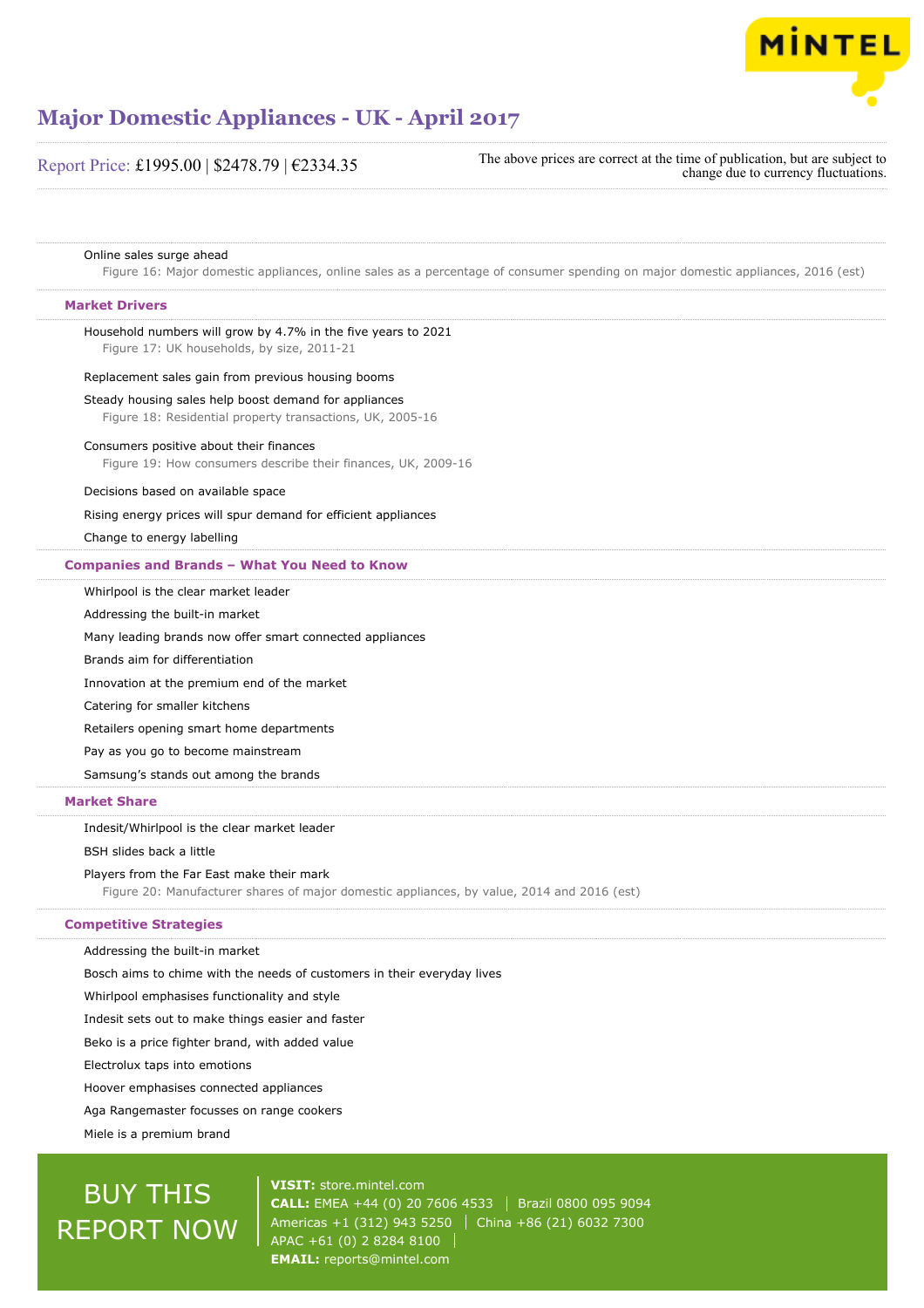

Report Price: £1995.00 | \$2478.79 | €2334.35

The above prices are correct at the time of publication, but are subject to change due to currency fluctuations.

Major brands from the Far East have ambitious plans for the UK

LG promises a better life

Panasonic's fridge features new technologies

Samsung elevates the fridge into a home hub

Haier's products have ground-breaking ideas

Glen Dimplex features brand heritage

Smeg has developed iconic styling

### **Launch Activity and Innovation**

#### Supplier innovation

#### Professional results at home

Figure 21: GE Appliances, monogram pizza oven, 2017

LG pitches high with its Signature range launched in the UK in 2017 Figure 22: LG Signature washing machine, 2017

#### Belling invests for growth

GE developing a 'micro kitchen' aimed at urban dwellings Figure 23: Micro Kitchen by GE, 2017

#### KitchenAid's latest innovation acts as an oven and a hob

Figure 24: Chef Sign by KitchenAid, February 2017

LG's Styler cabinet

Figure 25: LG, Laundry Cabinet, 2017

Sharp launching major domestic appliances in the UK

Talk to your Whirlpool appliances through Alexa

Retailer innovation

Pay monthly to go mainstream at Dixons

Retailers opening smart home departments

#### **Advertising and Marketing Activity**

#### Adspend jumps in 2016 in buoyant market conditions

Figure 26: Total above-the-line, online display and direct mail advertising expenditure on major domestic appliances, 2012-16

#### AO.com's advertising more than double its closest rival

Figure 27: Share of above-the-line, online display and direct mail advertising expenditure on major domestic appliances, 2016

#### AO.com piles on the pressure

Figure 28: Above-the-line, online display and direct mail advertising expenditure on major domestic appliances, by advertiser, 2012-16

Television advertising accounts for over half of spending

Figure 29: Total above-the-line, online display and direct mail advertising expenditure on major domestic appliances, by medium, 2016

Advertising and marketing campaigns

Beko positions itself as 'the official partner of the everyday'

Currys features dreams based around technology

AO.com features great customer experience

Nielsen Ad Intel coverage

# BUY THIS REPORT NOW

**VISIT:** [store.mintel.com](http://reports.mintel.com//display/store/792703/) **CALL:** EMEA +44 (0) 20 7606 4533 Brazil 0800 095 9094 Americas +1 (312) 943 5250 | China +86 (21) 6032 7300 APAC +61 (0) 2 8284 8100 **EMAIL:** [reports@mintel.com](mailto:reports@mintel.com)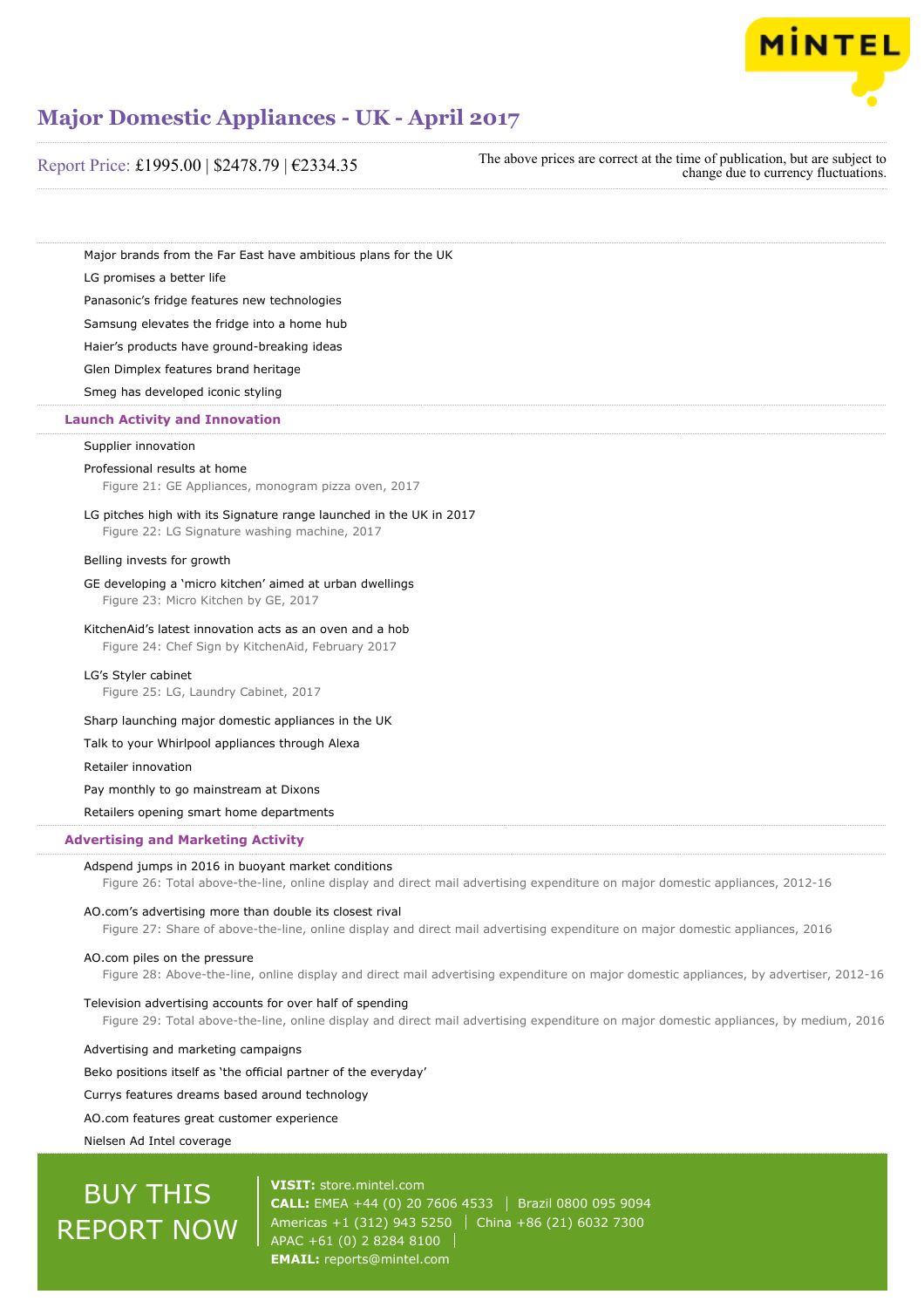

Report Price: £1995.00 | \$2478.79 | €2334.35

The above prices are correct at the time of publication, but are subject to change due to currency fluctuations.

#### **Brand Research**

Samsung's well-known brand gives it a head start

Bosch is in a position of strength

Middle market group lacks differentiation

#### Did the appliance fires make a difference to perceptions of brands?

Figure 30: Attitudes towards and usage of selected appliance brands, January 2017

#### Key brand metrics

#### MDA brands are well-known but not favourites

Figure 31: Key metrics for selected appliance brands, January 2017

#### Bosch is innovative

Beko's good value stands out

#### Samsung has a loyal following

Figure 32: Attitudes, by appliance brand, January 2017

#### Zanussi and Hotpoint are the most accessible brands

Figure 33: Brand personality – Macro image, January 2017

#### Bosch is the most sophisticated brand

#### Hotpoint is reliable and affordable

#### Beko appears risky

Figure 34: Brand personality – Micro image, January 2017

#### Brand analysis

#### Bosch has a quality image, worth paying more for

Figure 35: User profile of Bosch, January 2017

#### Brand analysis

#### Samsung is trusted and has a fun personality

Figure 36: User profile of Samsung, January 2017

#### Brand analysis

#### Hotpoint is a safe choice

Figure 37: User profile of Hotpoint, January 2017

#### Brand analysis

#### Neff is least-known, but its users are fans

Figure 38: User profile of Neff, January 2017

#### Brand analysis

#### Zanussi is accessible, with a good reputation Figure 39: User profile of Zanussi, January 2017

#### Brand analysis

#### Indesit has good levels of awareness and usage

Figure 40: User profile of Indesit, January 2017

#### Brand analysis

Beko's key strength is value

# BUY THIS REPORT NOW

**VISIT:** [store.mintel.com](http://reports.mintel.com//display/store/792703/) **CALL:** EMEA +44 (0) 20 7606 4533 | Brazil 0800 095 9094 Americas +1 (312) 943 5250 | China +86 (21) 6032 7300 APAC +61 (0) 2 8284 8100 **EMAIL:** [reports@mintel.com](mailto:reports@mintel.com)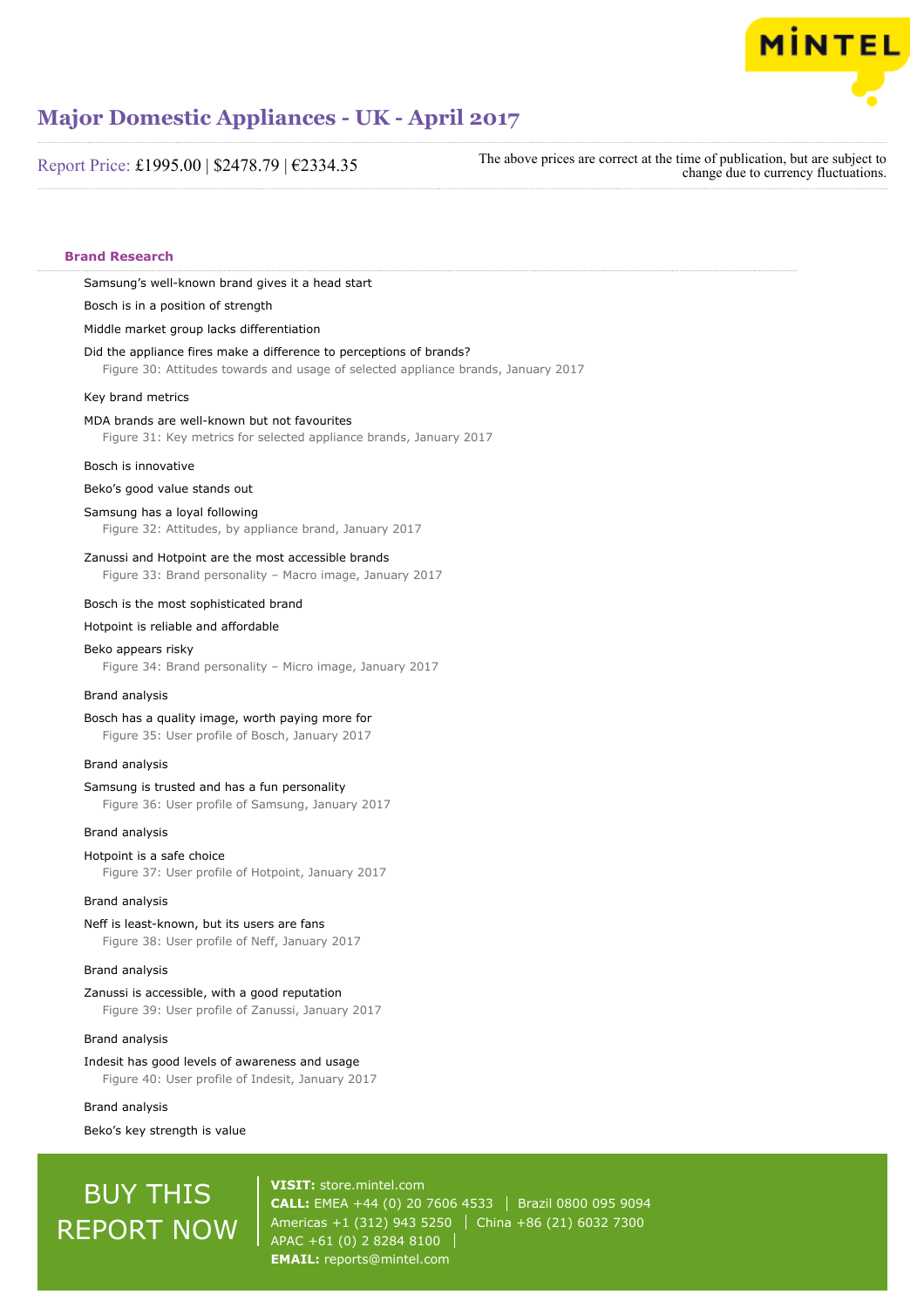

| Report Price: £1995.00   \$2478.79   €2334.35                                                                                                                     | The above prices are correct at the time of publication, but are subject to<br>change due to currency fluctuations.    |
|-------------------------------------------------------------------------------------------------------------------------------------------------------------------|------------------------------------------------------------------------------------------------------------------------|
| Figure 41: User profile of Beko, January 2017                                                                                                                     |                                                                                                                        |
| Brand analysis                                                                                                                                                    |                                                                                                                        |
| The Consumer - What You Need to Know                                                                                                                              |                                                                                                                        |
| High levels of ownership illustrate that some appliances are household essentials                                                                                 |                                                                                                                        |
| Laundry appliances have the highest rate of purchasing                                                                                                            |                                                                                                                        |
| Currys stands out as a destination retailer for major domestic appliances                                                                                         |                                                                                                                        |
| More purchased online than in-store                                                                                                                               |                                                                                                                        |
| This is a price-sensitive market place                                                                                                                            |                                                                                                                        |
| Internet shopping plays a massive role in buying major domestic appliances                                                                                        |                                                                                                                        |
| Stores retain their relevance                                                                                                                                     |                                                                                                                        |
| Interest in innovation is dominated by practical solutions                                                                                                        |                                                                                                                        |
| <b>Ownership of Major Domestic Appliances</b>                                                                                                                     |                                                                                                                        |
| Washing machines, fridges and cookers are household essentials<br>Figure 42: Ownership of major domestic appliances, summary, February 2017                       |                                                                                                                        |
| Tumble dryers must overcome negatives to increase penetration                                                                                                     |                                                                                                                        |
| Tumble dryers face stiff competition from cheaper ways to dry the laundry<br>Figure 43: Ownership of major domestic appliances, washers and dryers, February 2017 |                                                                                                                        |
| Combined fridge-freezers dominate the market                                                                                                                      |                                                                                                                        |
| Wealthier households own side-by-side models<br>Figure 44: Ownership of major domestic appliances, fridges/freezers, February 2017                                |                                                                                                                        |
| Dishwasher ownership has increased<br>Figure 45: Ownership of major domestic appliances, dishwashers, February 2015 and 2017                                      |                                                                                                                        |
| Built-in cookers in almost half of households<br>Figure 46: Ownership of major domestic appliances, cookers/ovens February 2017                                   |                                                                                                                        |
| <b>Purchases of Major Domestic Appliances</b>                                                                                                                     |                                                                                                                        |
| Laundry appliances purchased most often<br>Figure 47: Percentage of major domestic appliances bought in the last three years, February 2017                       |                                                                                                                        |
| Washing machine purchases dominate the laundry sector                                                                                                             | Figure 48: Major domestic appliances owned and bought in the last three years, laundry appliances, February 2017       |
| Fridge-freezers dominate the refrigeration market                                                                                                                 | Figure 49: Major domestic appliances owned and bought in the last three years, refrigeration appliances, February 2017 |
| A third of dishwashers purchased are built-in models<br>Figure 50: Major domestic appliances owned and bought in the last three years, dishwashers, February 2017 |                                                                                                                        |
| Built-in ovens slightly ahead in the cooker market<br>Figure 51: Major domestic appliances owned and bought in the last three years, cookers/ovens, February 2017 |                                                                                                                        |
| <b>Retailers Used for Major Domestic Appliances</b>                                                                                                               |                                                                                                                        |
| Currys is the leading retailer for major domestic appliances<br>Figure 52: Retailers used for major domestic appliances, February 2017                            |                                                                                                                        |

BUY THIS REPORT NOW

**VISIT:** [store.mintel.com](http://reports.mintel.com//display/store/792703/) **CALL:** EMEA +44 (0) 20 7606 4533 | Brazil 0800 095 9094 Americas +1 (312) 943 5250 China +86 (21) 6032 7300 APAC +61 (0) 2 8284 8100 **EMAIL:** [reports@mintel.com](mailto:reports@mintel.com)